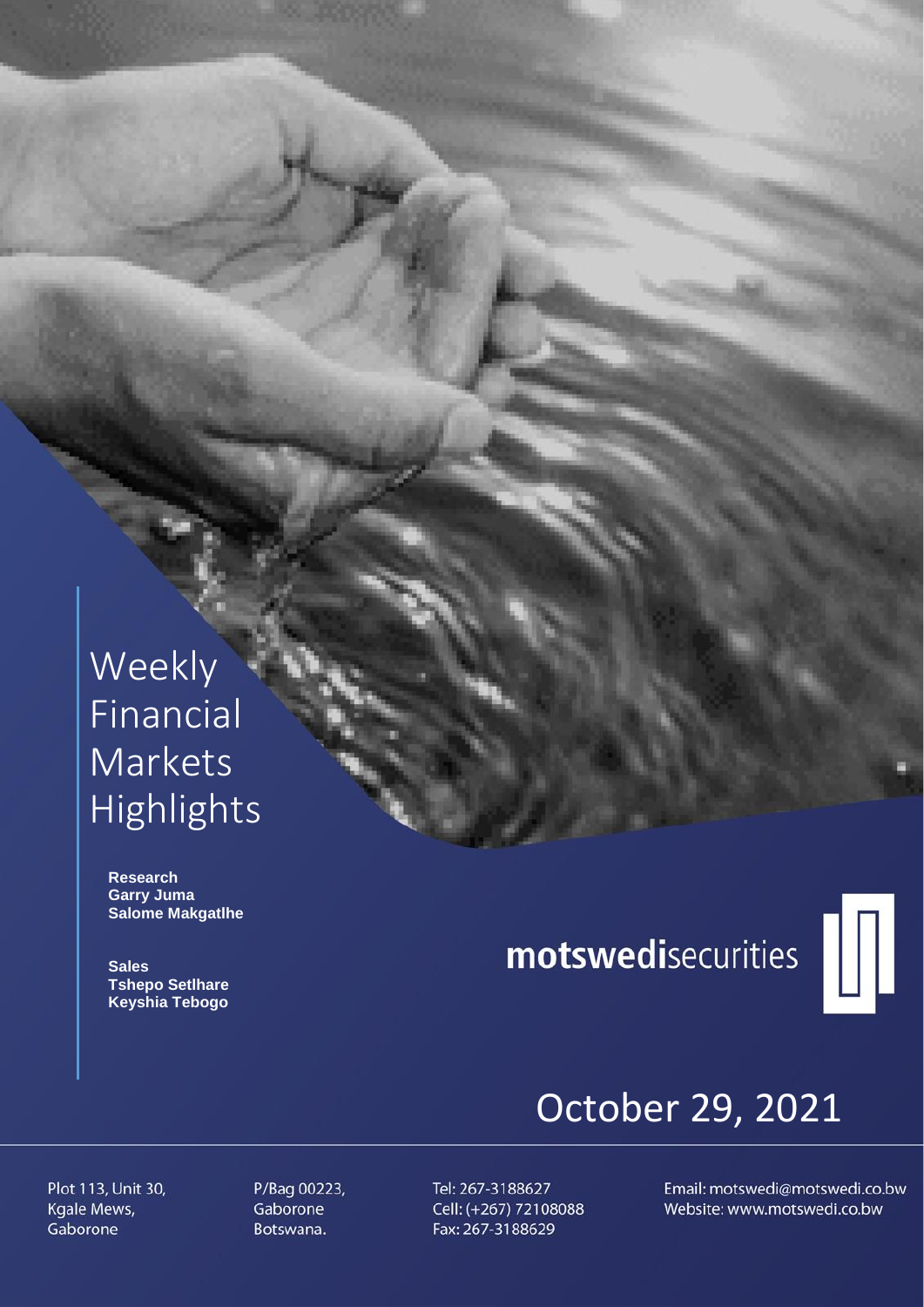motswedisecuritie

A member of the Botswana Stock Exchange

#### **1.0 Local Equity…**

The Domestic Company Index (DCI) closed its seventh straight week of gains, supported by the continued recovery of a number of stocks on the local equity market. The DCI was up 0.17% in the week, extending its growth for the year to 0.88%. The same movement was noted by the Domestic Company Total Returns Index (DCTRI), gaining momentum as well, closing the week 0.17% up, pushing its year to date growth to 9.16%. There were no stocks going ex-dividend in the week; as such driving the DCTRI was only the price movements on the Domestic Equity Board. The Foreign Company Index (FCI) was unchanged in the week, having noted no price movements on the relevant board. Thus, maintaining its small growth for the year at 0.1%.

BTCL and Letshego made an appearance on the list of gainers, as both their rallies stretched on for another week. BTCL was up 1 thebe, to close at P0.74/share, getting support from a mismatch in the buy and sell side of the stock. This is the stock's fourth consecutive week of gains, closing Friday with a marginally reduced year to date decline of negative 9.8%. BTCL is currently trading at a discount to market, with a trailing twelve month P/Bv of about 0.3x. However, we are moving into the festive season and given that, BTCL's investor base is mainly retail, the stock may feel some selling pressure as investors free up cash for other obligations.

The Company still has an outstanding gross  $\frac{2}{2}$ Letshego recorded another week of gains as investor demand remained strong for the stock. At P1.25/share, the stock is trading at a twenty-six month high and is currently leading the gainers on the Exchange with a year to date growth of 73.6%.

dividend of 7.3 thebe, which investors have until 1 November 2021 to trade, in order to qualify.

StanChart was another in the gainer's pool, closing the week 1 thebe higher to P1.92/share, its price growing to 32.4%. StanChart is currently the highest gainer in the banking sector of the BSE, having gained tremendous support from investors in Q2 2021.

NAP gained some support in the week, climbing a single thebe to P3.26/linked-unit. For the year, the stock has grown 1.6% and is one of two property stocks on the BSE to post gains on a year to date basis – second to Letlole La Rona's gain of 7.0% for the year so far.

BBS made its first move since Q1 of 2021, dropping 20% to end the week valued at P0.80/share. The stock has immense selling pressure coming from investors, with demand levels staying relatively muted. This mismatch in the demand and supply of BBS was the reason behind the decline in the week. The stock for the year has lost 26.6% of its value thus far.

#### **BSE Indices – Week ending 29 October 2021**

| <b>DCI Close</b>   | 6,940.16 |
|--------------------|----------|
| Weekly Change (%)  | $+0.17$  |
| YTD Change (%)     | $+0.88$  |
| <b>FCI Close</b>   | 1,548.83 |
| Weekly Change (%)  | 0.00     |
| YTD Change (%)     | $+0.10$  |
| <b>DCTRI Close</b> | 1,817.17 |
| Weekly Change (%)  | $+0.17$  |
| YTD Change (%)     | $+9.16$  |

*Source: Motswedi Securities, BSE*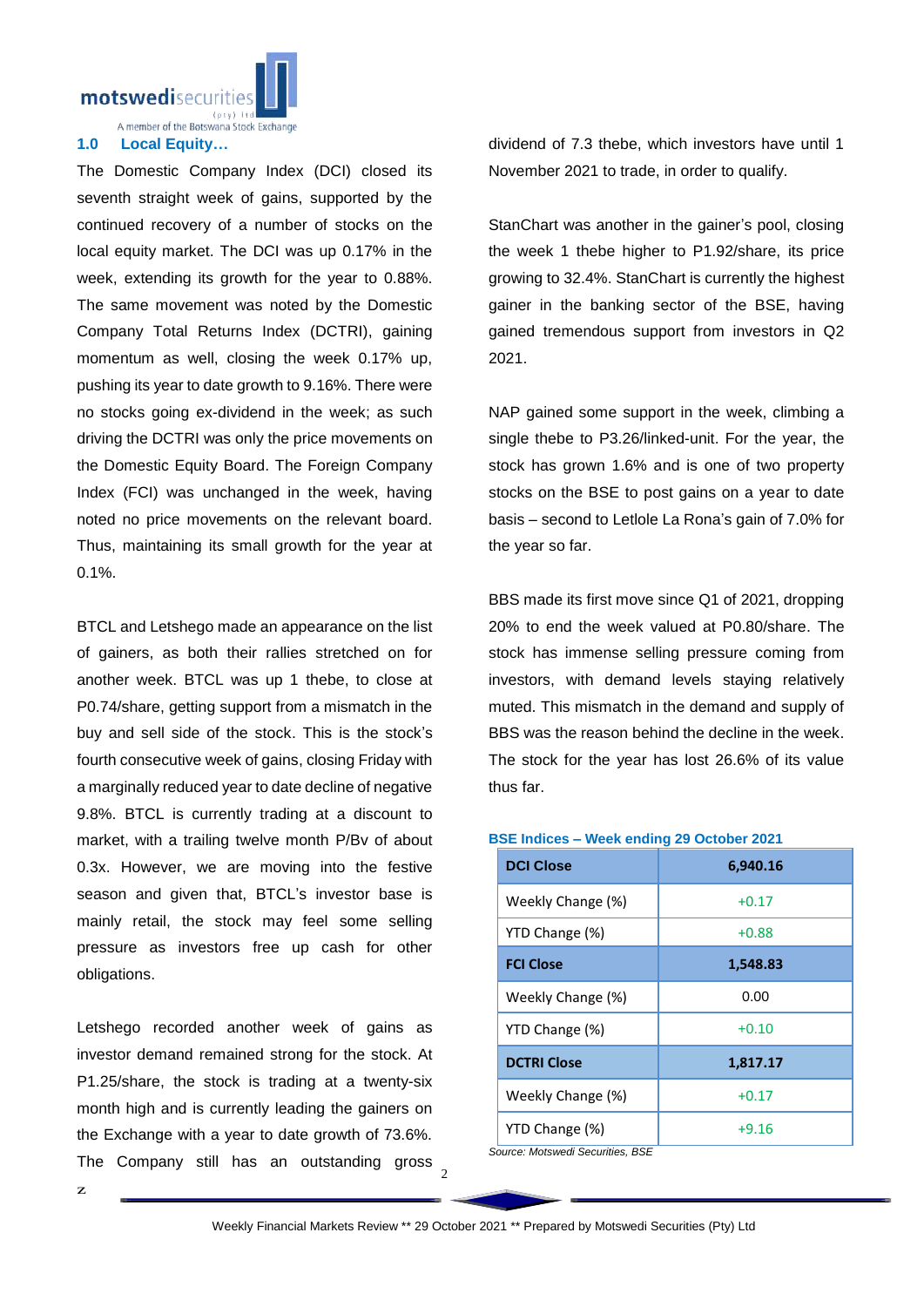

| Market Summary - Week ending 29 October 2021 |  |  |  |
|----------------------------------------------|--|--|--|
|                                              |  |  |  |

| No. of Shares Trading    | 3,618,747 |
|--------------------------|-----------|
| Turnover (BWP)           | 9,941,384 |
| Turnover (USD)*          | 875,836   |
| No. of stocks trading#   | 16        |
| No. of stocks advancing# | 4         |
| No. of stocks declining# | Ω         |
| No. of stocks unchanged# |           |

*Source: Motswedi Securities, BSE \*US\$/BWP = 0.0881 # = Domestic Main Board*

|  |  |  |  | <b>BSE Weekly Price Movements</b> |
|--|--|--|--|-----------------------------------|
|--|--|--|--|-----------------------------------|

| <b>COUNTER</b>                          | <b>29 Oct</b><br>(t) | <b>22 Oct</b><br>(t) | <b>Change</b><br>(%)            | YTD<br>$(\% )$ |
|-----------------------------------------|----------------------|----------------------|---------------------------------|----------------|
| LETSHEGO <sup>1</sup>                   | 125                  | 123                  | $+1.6$                          | $+73.6$        |
| <b>BTCL</b> 1                           | 74                   | 73                   | $+1.4$                          | $-9.8$         |
| STANCHART <sup>1</sup>                  | 192                  | 191                  | $+0.5$                          | $+32.4$        |
| NAP $\uparrow$                          | 326                  | 325                  | $+0.3$                          | $+1.6$         |
| BBS ↓<br>Course Motowood Convultion DOE | 80                   | 100<br>$\star$       | $-20.0$<br>Evehenne Traded Eved | $-26.6$        |

*Source: Motswedi Securities, BSE \* = Exchange Traded Fund*

**2.0 Company Announcements (on BSE X-News)**

**Absa Bank Botswana** refers to the earlier announcement made by its majority shareholder, being Absa Group, on the appointment of Sello Moloko as an independent non-executive director and Chairman designate of the Absa Group Board. The Absa Group Board today announced the appointment of Sello Moloko as independent nonexecutive director and Chairman-designate with effect from 1 December 2021. Sello will take over from Wendy Lucas-Bull who will step down on 31 March 2022, which marks the end of the nine-year period during which Wendy would have served as an independent director and as Chairman of the Absa Group Board. Absa Group advised of the Chairman's impending retirement in October 2020.

**Banc ABC**'s Board of Directors inform its shareholders that Mrs. Beatrice Hamza Bassey has resigned from the Board of Directors of the Bank with effect from 8th October 2021. Mrs. Hamza Bassey has served on the BancABC Board since November 2016, and was the Chairperson of the Risk & Compliance Committee, at the time of her retirement. The Board and Management of the Bank wish to thank Mrs. Hamza Bassey for her significant contribution to the Bank over the years.

**Chobe Holdings Limited** announced that the Group's loss before tax for the half-year ended 31 August 2021 will likely be between 33 - 38% (approximately P 14.4 million to P 16.6 million) less than that reported for the comparative period ended 31 August 2020 which amounted to a loss of P 43.7 million. The Group will be publishing its unaudited consolidated financial results of the Group for the half-year ended 31 August 2021 before 5 November 2021. This will include commentary on the drivers for the improved performance. Accordingly, Shareholders and investors are advised to exercise caution when dealing in the Company's securities until the results are formally published.

**Minergy** published its 2021 integrated annual report in the week. Find it [here.](https://apis.bse.co.bw/storage/disclosures/10/2021/2467.pdf) Minergy further published its King IV summary for 2021, [here.](https://apis.bse.co.bw/storage/disclosures/10/2021/2468.pdf)

**NAP** published its audited abridged financial results for the year ended 31 July 2021. Find the[m here.](https://apis.bse.co.bw/storage/disclosures/10/2021/2486.pdf) The independent auditors report can be found [here.](https://apis.bse.co.bw/storage/disclosures/10/2021/2487.pdf)

**RDCP** referred unitholders to the Circular issued on 14 July 2021 ("the Circular") and the withdrawal of the cautionary dated 7 October 2021. Capitalised words and phrases used herein have the meanings

3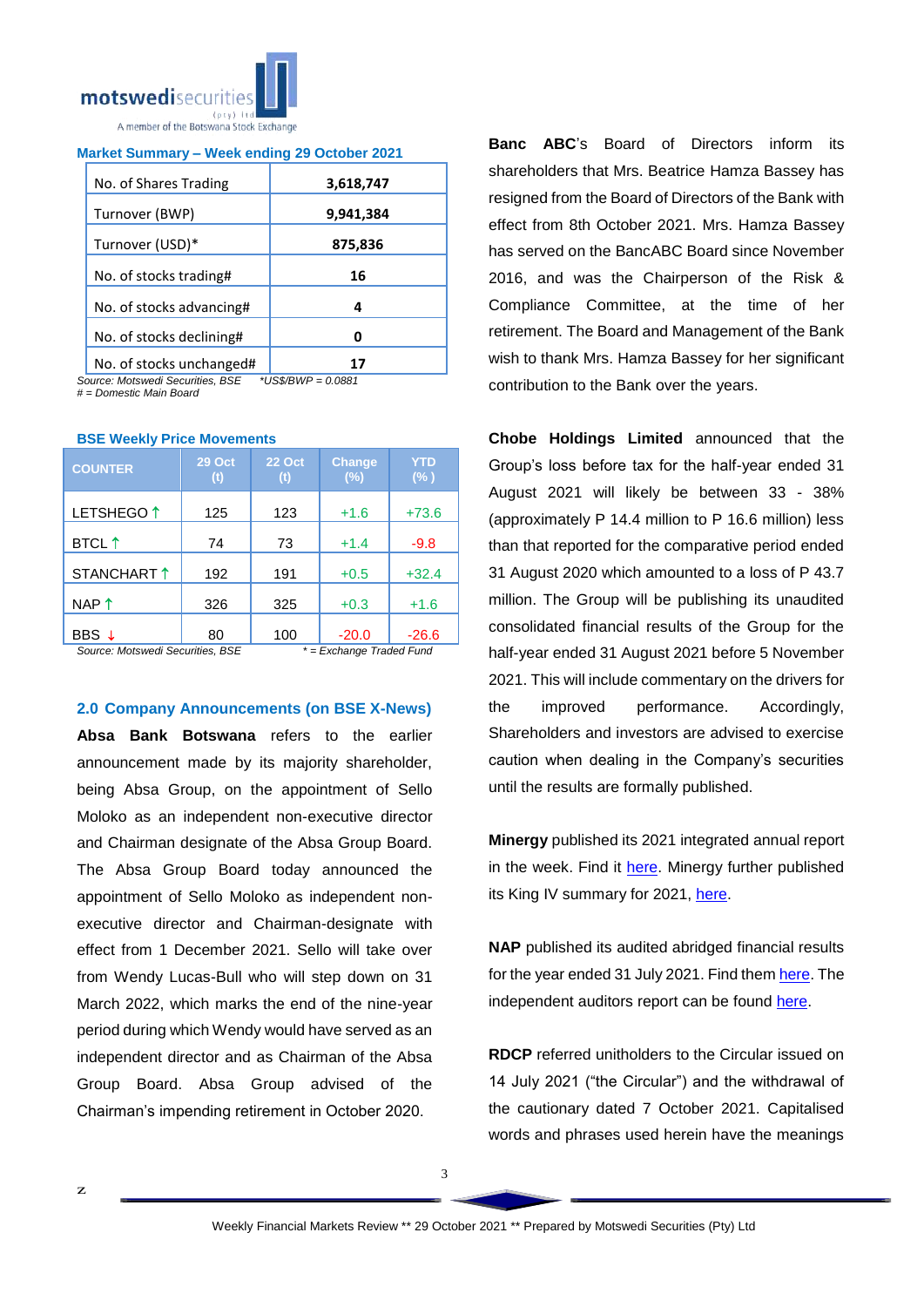

assigned to them in the Circular. Unitholders are advised that:

(1) a combined offer circular containing, inter alia, details of the Scheme Offer and General Offer was posted by Tower Property Fund to shareholders of Tower on 25 October 2021;

(2) the meeting of Tower Property Fund shareholders to consider the Scheme Offer and the alternate General Offer is scheduled to take place on Wednesday 24 November 2021;

(3) the results of the said meeting will be published on the JSE SENS on or about Thursday 25 November 2021;

(4) if the Scheme Offer is approved by shareholders of Tower Property Fund at the general meeting, there is a period for dissenting shareholders to approach a court to review the Scheme Offer; presuming that no approval or review of the Scheme Offer is required then the Scheme Offer will become final on 9 December 2021;

(5) if the Scheme Offer is not approved then the General Offer which runs concurrently with the Scheme Offer will be implemented.

Reference is made to the timetable in respect of the Rights Offer as contained in the Circular. Changes to anticipated dates on the timetable can be found [here.](https://apis.bse.co.bw/storage/disclosures/10/2021/2469.pdf)

**Turnstar** gave notice that a virtual Extraordinary General Meeting will be held on Thursday, 09 December 2021 at 1030hours for transacting the business found on the agenda [here.](https://apis.bse.co.bw/storage/disclosures/10/2021/2472.pdf)

z

**Turnstar** published its interim financial results for the period ended 31 July 2021. Find them [here.](https://apis.bse.co.bw/storage/disclosures/10/2021/2477.pdf)

**Anglo American Plc** announces that it has purchased 15,000 of its ordinary shares of US\$0.54945 each on Exchange (as defined in the Rules of the London Stock Exchange) from Goldman Sachs International as part of its buyback programme announced on 29 July 2021. This purchase was dated 22 October 2021.

**Anglo American Plc** announces that it has purchased 375,000 of its ordinary shares of US\$0.54945 each on Exchange (as defined in the Rules of the London Stock Exchange) from Goldman Sachs International as part of its buyback programme announced on 29 July 2021. This purchase was dated 26 October 2021.

**Anglo American Plc** announces that it has purchased 347,801 of its ordinary shares of US\$0.54945 each on Exchange (as defined in the Rules of the London Stock Exchange) from Goldman Sachs International as part of its buyback programme announced on 29 July 2021. This purchase was dated 27 October 2021.

**Tlou Energy** published its operational report for the quarter ending 30 September 2021. Find it [here.](https://apis.bse.co.bw/storage/disclosures/10/2021/2466.pdf)

**Botswana Housing Corporation** published its audited abridged financial results for the year ended 31 July 2021. Find them [here.](https://apis.bse.co.bw/storage/disclosures/10/2021/2482.pdf) The independent auditors report can be found [here.](https://apis.bse.co.bw/storage/disclosures/10/2021/2483.pdf)

**Water Utilities Corporation** published its audited abridged financial results for the year ended 31 July 2021. Find them [here,](https://apis.bse.co.bw/storage/disclosures/11/2021/2489.pdf) including the independent auditors report.